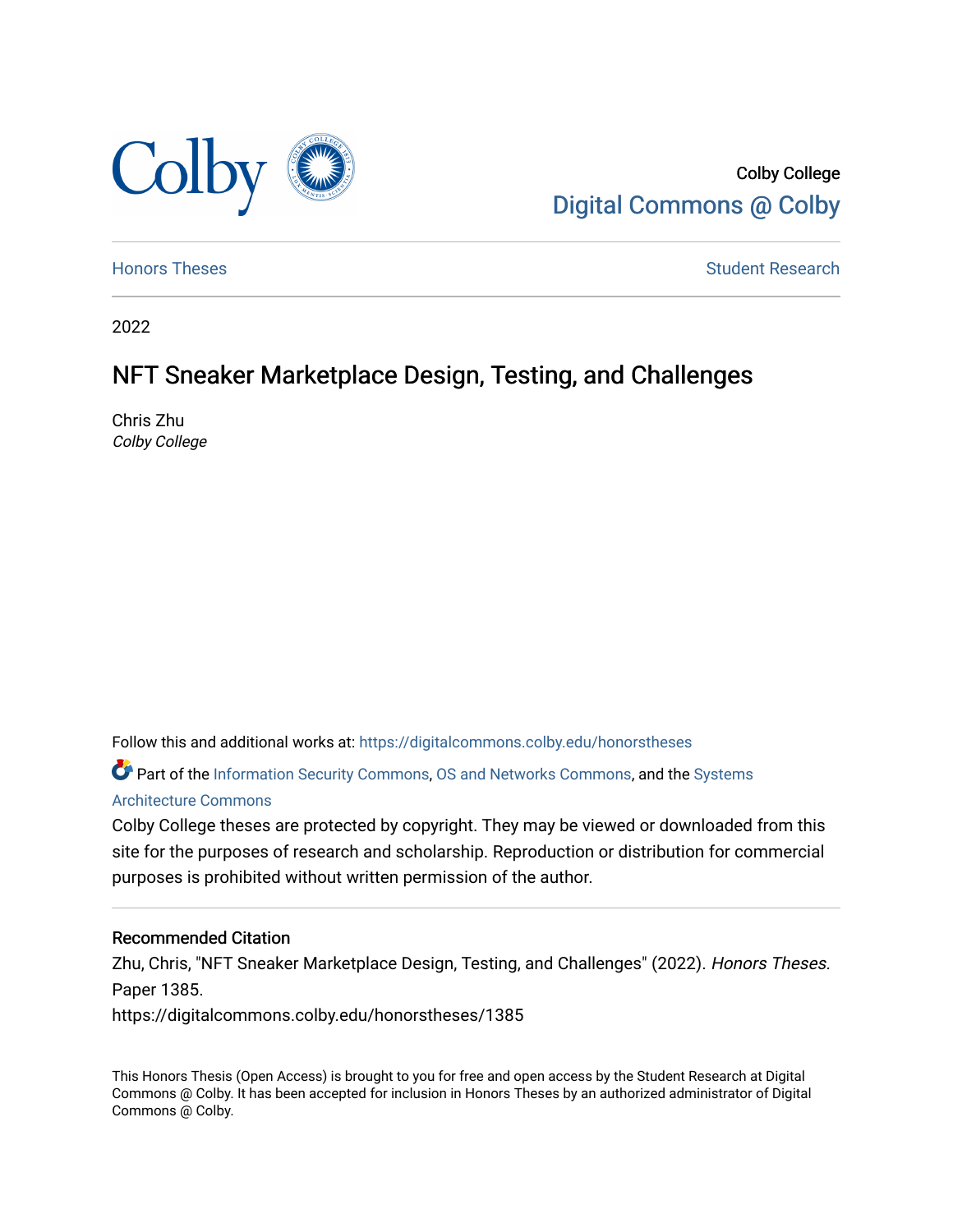# NFT Sneaker Marketplace Design, Testing, and Challenges

Yaoyao Chris Zhu *Department of Computer Science Colby College* Waterville, Maine yaoyao.zhu@colby.edu

*Abstract*—This paper introduces the preliminary background and implementation of the NFT sneaker marketplace. Specifically, we build sneaker NFTs on top of ERC-20 within the Ethereum network and use a topto-bottom design mechanism. Our website performs well in its functionality, compatibility, and performance. We discuss possible future steps for security implementation. In particular, we recommend using a cold wallet for clients' transactions and implementing multi-signature contracts to avoid spoofing and repudiation. Introducing the sneaker NFT marketplace will vastly reduce the costs of transactions and delivery time in the physical sneaker marketplace. We hope investors in the physical asset space can find a faster, easier, and cheaper way to trade physical assets.

*Index Terms*—NFT Marketplace, Ethereum, Blockchain, NFT Minting, Smart Contract, Sneaker

#### I. INTRODUCTION

NFTs have the potential to radically change the book industry. We are offering a unique NFT package to test the waters and see what works best to create value for the buyer. This could provide a new revenue stream for every book. – Robert Pozen, Senior Lecturer, MIT Sloan

On October 1, 2021, senior lecturer Robert Pozen from MIT Sloan opened his NFT auction on the OpenSea platform. The auction winner will receive a 3D NFT of a new cover and a new preface with Pozen's digital signature. In addition, the winner will receive an hour of free consulting with Pozen and a free seat in his related upcoming MIT Sloan Executive Education class, Maximizing Your Productivity: How to Become an Efficient and Effective Executive [1]. NFTs have been around for a while; however, 2021 has seen several highprofile sales, including the \$69.3 million Christie's sale

of the NFT associated with Everyday: the First 5000 Days — a digital artwork by the US artist Beeple. Figure 1 also shows the market capitalization of transactions globally involving an NFT rising from 40.96 million dollars in 2018 to 338.04 million dollars in 2020. So what is an NFT? In short, NFTs are tokens that we can use to represent ownership of unique items. They let us tokenize things like art, collectibles, and even real estate [2]. Recently, LuxFi launched the first asset-backed NFT marketplace for luxury products. To link NFTs with physical assets, they used a product fingerprint technology so that users can scan the QR code/NFC tag of the items and view the history of each item. With personal experience in trading sneakers, the buyer must pay an additional 6% processing fee, including processing and verification service, \$14.95 flat shipping cost, and sales taxes depending on buyer and seller location. The seller also needs to pay 10% of transaction fees and 3% of the payment processing fee from the selling price. Hence, the introduction of NFT can reduce the commission fees and reduce the delivery time significantly.

There are many current NFT marketplaces existing, such as OpenSea. OpenSea is one of the largest NFT marketplaces. The platform facilitates creating, buying, and selling NFTs. It is also called the 'eBay' of NFTs, catering to more than 600,000 users and hosting 2 million collections comprising 80 million NFTs. The platform gives a quick tutorial if you are a first-time NFT collector. OpenSea supports images, video, 3D, and music. [5] Inspired by OpenSea, our NFT sneaker marketplace connects physical sneakers with NFTs to allow sneakers' investors to have a faster transaction. This paper will introduce the mechanism behind an NFT marketplace, technology stacks used in the project, and testing procedures of our platform.

Special thanks to Professor Ying Li for help and guidance writing this thesis. I have learned a lot throughout the process.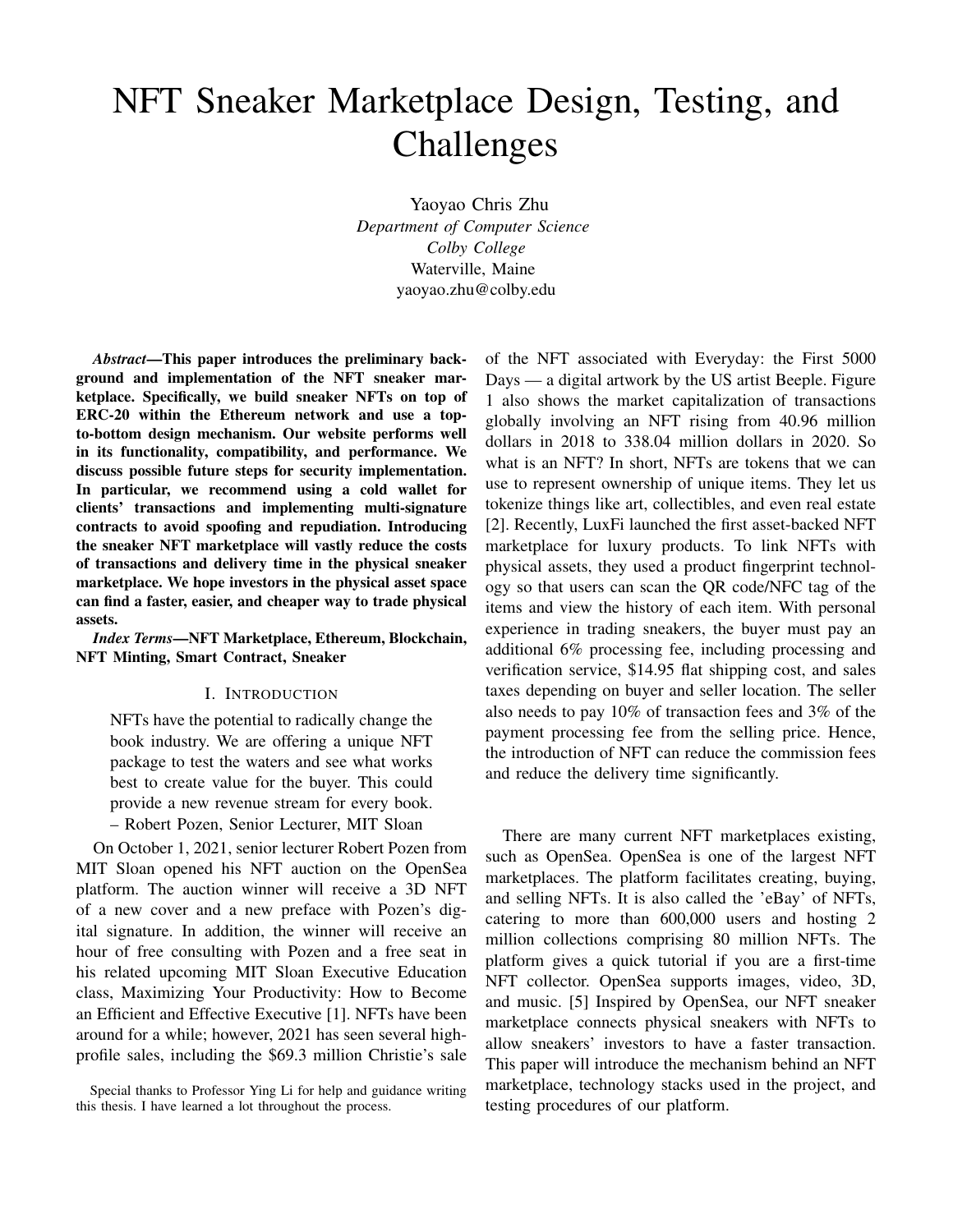





#### II. PRELIMINARY BACKGROUND

To build an NFT sneaker marketplace, we will first introduce technical terms that connect the marketplace together.

#### *A. Blockchain*

According to IBM, Blockchain is a shared, immutable ledger that facilitates the process of recording transactions and tracking assets in a business network. An asset can be tangible (a house, car, cash, land) or intangible (intellectual property, patents, copyrights, branding). Virtually anything of value can be tracked and traded on a blockchain network, reducing risk and cutting costs for all involved. [12] Blockchains are built based on two primary consensus mechanisms — Proof-of-Stake (PoS) and Proof-of-Work (PoW). Proof of work is the original crypto consensus mechanism, first used by Bitcoin. Proof of work and mining are closely related

ideas. It is called "proof of work" because the network requires considerable processing power. Proof-of-work blockchains are secured and verified by virtual miners worldwide racing to be the first to solve a math puzzle. The winner gets to update the blockchain with the latest verified transactions and is rewarded by the network with a predetermined amount of crypto. [3] The advantage of the proof-of-work mechanism is that it is very secure; however, at the same time, it is also an energy-intensive process to scale. We will discuss the pros and cons of such a mechanism later, as Ethereum-based NFTs use the PoW consensus mechanism. Ethereum has been to build an entirely new ETH2 blockchain, which uses the Proof of Stake consensus mechanism and begins rolling out in December 2020 and should be finished in 2022. In the proof-of-stake system, validators (the proof-of-stake equivalent of miners) are chosen to find a block based on the number of tokens they hold rather than having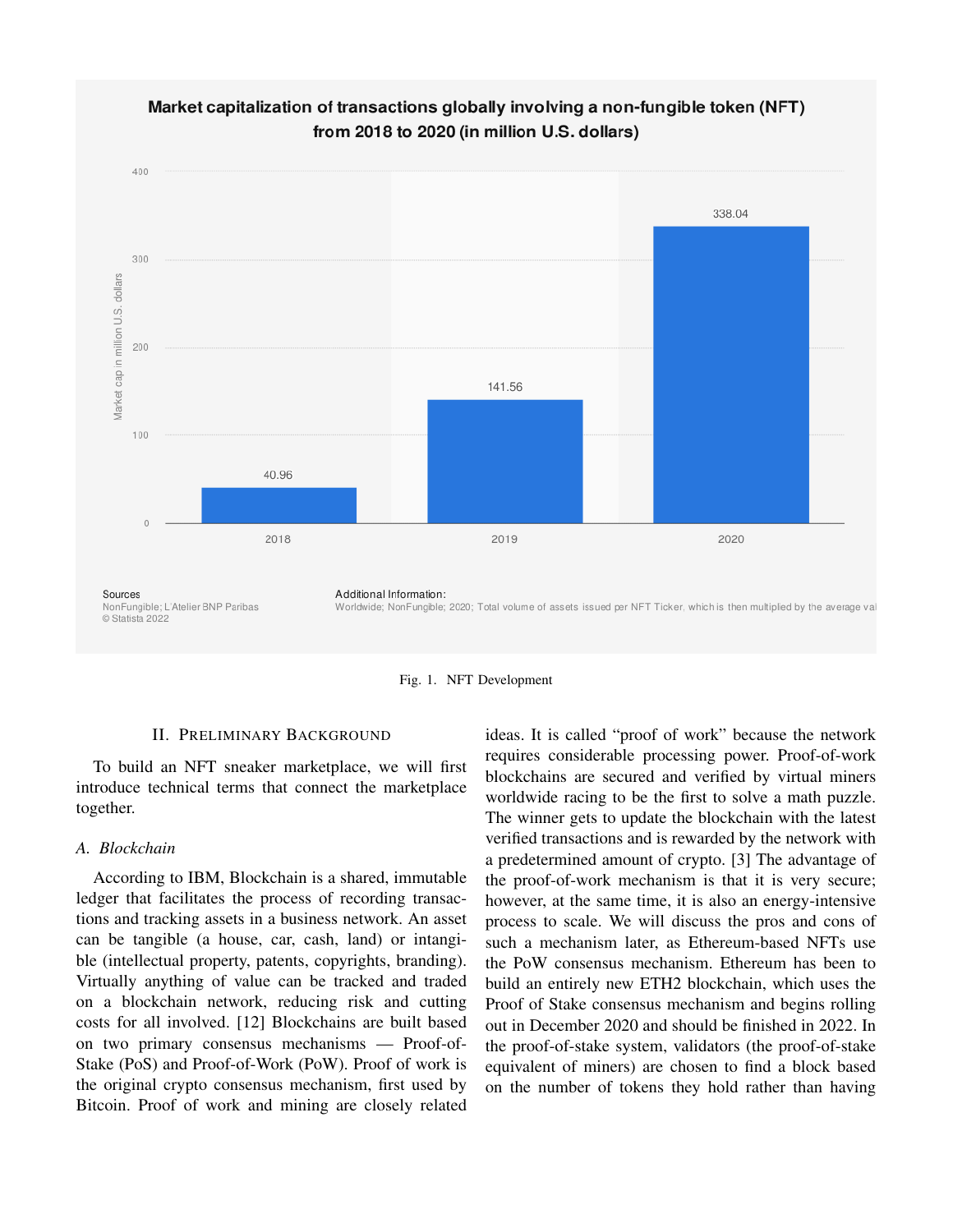an arbitrary competition between miners to determine which node can add a block. So it uses very little energy to secure a blockchain, which is more environmentally friendly.

#### *B. NFT Minting*

Minting an NFT is how your digital art becomes a part of the Ethereum blockchain–a public ledger that is unchangeable and tamper-proof. Similar to how metal coins are minted and added into circulation, NFTs are also tokens that get "minted" once they are created. Your digital artwork is represented as an NFT, so it can then be purchased and traded in the market and digitally tracked as it is resold or collected again in the future. Specifically, in our project, we will use ERC-20 to mint our NFTs. The ERC-20 introduces a standard for Fungible Tokens; in other words, they have a property that makes each Token be precisely the same (in type and value) as another Token. For example, an ERC-20 Token acts like the ETH, meaning that 1 Token is and will always be equal to all the other Tokens. [4] The ERC20 Token Standard defines a set of rules that apply to all ERC20 tokens, which allow them to interact with each other easily. ERC20 makes it easy for someone to mint their tokens that will have interoperability with others on the Ethereum blockchain.

# *C. Smart Contract*

Smart contracts are simply programs stored on a blockchain that run when predetermined conditions are met. They typically are used to automate the execution of an agreement so that all participants can be immediately certain of the outcome, without any intermediary's involvement or time loss. They can also automate a workflow, triggering the next action when conditions are met. Smart contracts work by following simple "if/when. . . then. . . " statements that are written into code on a blockchain. A network of computers executes the actions when predetermined conditions have been met and verified. These actions could include releasing funds to the appropriate parties, registering a vehicle, sending notifications, or issuing a ticket. The blockchain is then updated when the transaction is completed. That means the transaction cannot be changed, and only parties who have been granted permission can see the results. Then the smart contract can be programmed by a developer – although increasingly, organizations that use blockchain for business provide templates, web interfaces, and other online tools to simplify structuring smart contracts. [13]

In the context of NFTs, the smart contract contains information regarding the NFT including the creator of the work, other parties' entitled to royalties each time the NFT is sold, and the ownership history of the work. So with NFTs associating to physical sneakers, we need information such as shoes size, color, brand, transaction history, and owners.

## III. METHODOLOGY & WEBSITE STRUCTURES

The technology stacks we are going to use are React, Ethers.js, Solidity, Metamask, and Hardhat.

Reach serves as the client framework for the NFT marketplace. When building smart contracts, we will need a way to deploy the contracts, run tests, and debug Solidity code without dealing with live environments. We will also need a way to compile our Solidity code into code that can be run in a client-side application. Hardhat is an Ethereum development environment and framework designed for full stack development. Ethers.js is the Ethereum web client library. Metamask helps to handle account management and connecting the current user to the blockchain. MetaMask enables users to manage their accounts and keys in a few different ways while isolating them from the site context. Once a user has connected their MetaMask wallet, the developer can interact with the globally available Ethereum API (window.ethereum) that identifies the users of web3-compatible browsers (like MetaMask users), and whenever you request a transaction signature, MetaMask will prompt the user in as comprehensible a way as possible.

The project includes four different pages for sneaker NFT marketplace. They are home page, digital asset minting page, my digital asset page, and creator dashboard. Figure 2 shows the sneaker NFTs minting page. As a template, user can add asset name and asset along with an asset price in ETH. In practice, if user has a pair of physical shoes, one needs to send the shoes for authentication. After the authentication process, our platform would generate a contract and address for this sneaker-backed NFT to trade.

Figure 3 shows the NFT workflow in details. Our project uses a top to bottom design mechanism. Hence, we first allow NFT owner checks that the title and shoes description are completely accurate by allowing them inputting descriptions themselves. Then, the user digitizes the raw data into a proper format and the asset will go through an authentication process. The NFT owner stores the raw data into an external database outside the blockchain. After authentication, the NFT owner will sign a transaction, including the hash of NFT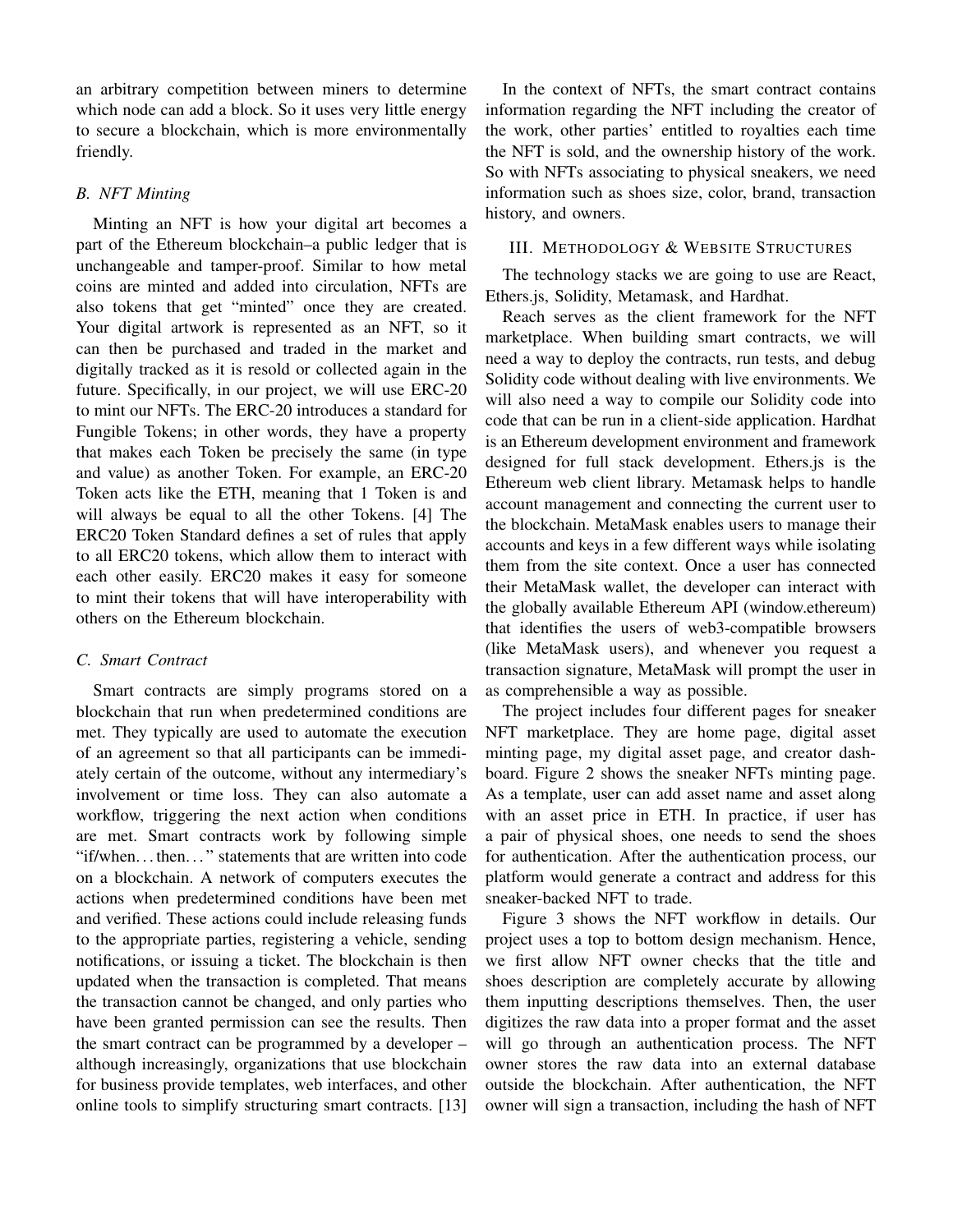# **Sneaker NFT Marketplace**

Home Sell Digital Asset My Digital Assets Creator Dashboard

| <b>Asset Name</b>          |                             |  |
|----------------------------|-----------------------------|--|
| <b>Asset Description</b>   |                             |  |
| Asset Price in Eth         |                             |  |
| Choose File No file chosen |                             |  |
|                            | <b>Create Digital Asset</b> |  |

Fig. 2. Minting NFT Sneaker



Fig. 3. NFT Workflow

data, and then sends the transaction to a smart contract. After the smart contract receives the transaction with the NFT data, the minting and trading process begins. Once the transaction is confirmed, the minting process completes. By this approach, NFTs will forever link to a unique blockchain address as their persistence evidence.

#### IV. SYSTEM STUDY

After implementing the website, we will use our website and NFT framework as a guideline to conduct five areas of studies discussed in this section. Figure 4 shows the overall study procedures.

#### *A. Functional Study*

Functional study is a quality assurance (QA) process and a type of black-box study that bases its cases on the specifications of the software component under test. Functions are tested by feeding them input and examining the output. [6] For our purposes, we test the identification of functions of the home page, creating/minting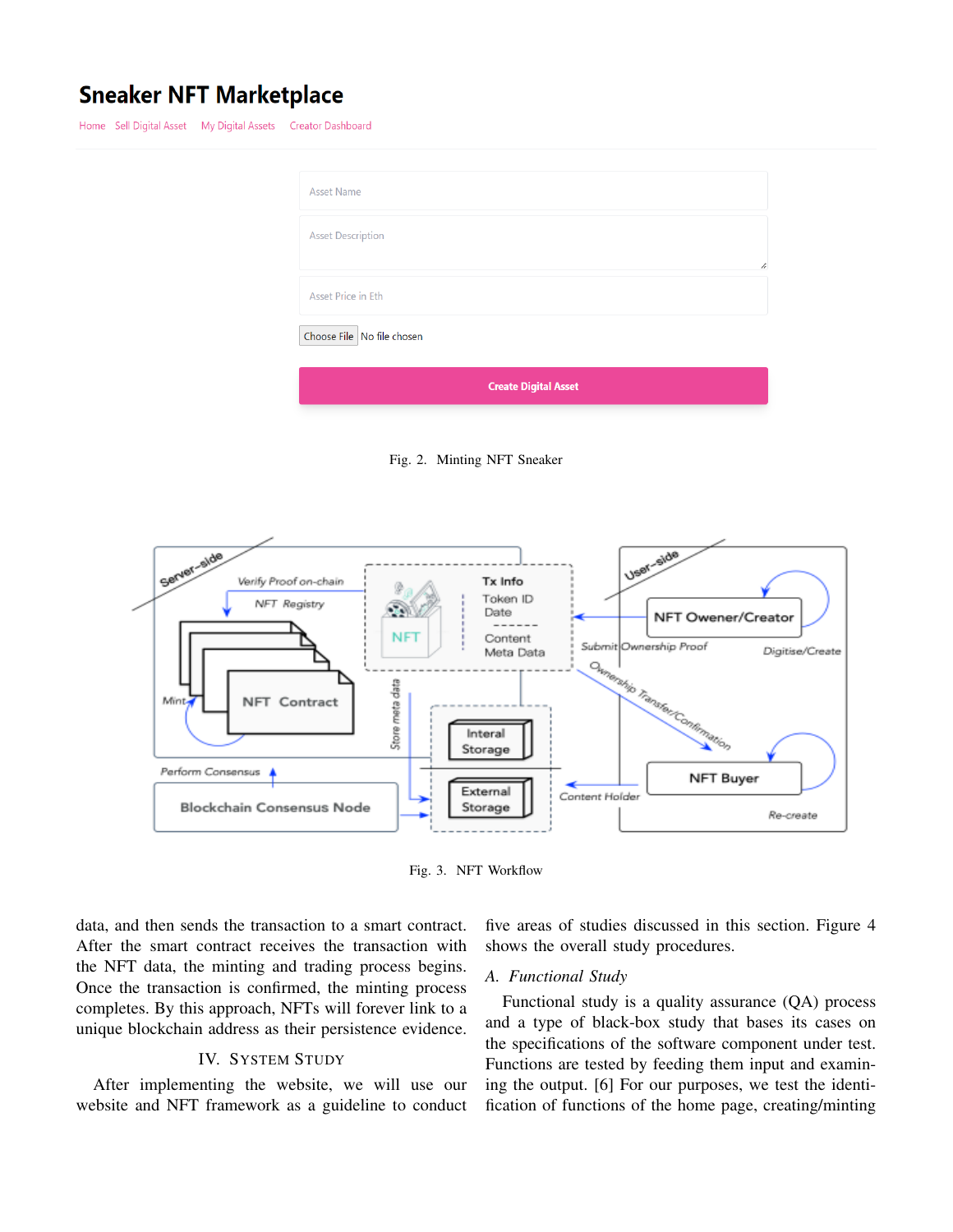

Fig. 4. Usability Testing

digital asset, looking for digital asset in personal asset page, and finding the creator dashboard. We also create fake wallets using hardhat to mock transactions between users. We will talk further in the later section.

#### *B. Interface Study*

Interface study ensures that all interactions between the web server and application server interfaces are running smoothly. This includes checking the communication processes as well as making sure that error messages are displayed correctly. Further things to test are that interruptions by the user as well as by the server are handled correctly. [6] Hence, for our website, I run the website fully and test every bottom on the website to ensure the website runs smoothly. During the test procedure, I also add simple message box for users to understand the functionality of each bottom.

#### *C. Compatibility Study*

Compatibility testing is to ensure the application is compatible with all browsers and devices is a key step in web application testing. [6] For testing, I check out browser compatibility to make sure the website is functioning correctly across the different browsers. JavaScript, AJAX, WebSockets, browser notifications, and authentication requests are working as designed. Note that here LambdaTest, a cross browser testing cloud, can be a potential testing for future deployment.

|                      | hardhat-demolmain $\rightarrow$ - nox hardhat node<br>Started HTTP and WebSocket JSON-RPC server at http://127.0.0.1:8545/ |
|----------------------|----------------------------------------------------------------------------------------------------------------------------|
| Accounts<br>-------- |                                                                                                                            |
|                      | Account #0: 0xf39fd6e51aad88f6f4ce6ab8827279cfffb92266 (10000 ETH)                                                         |
|                      | Private Key: 0xac0974bec39a17e36ba4a6b4d238ff944bacb478cbed5efcae784d7bf4f2ff80                                            |
|                      | Account #1: 0x70997970c51812dc3a010c7d01b50e0d17dc79c8 (10000 ETH)                                                         |
|                      | Private Key: 0x59c6995e998f97a5a0044966f0945389dc9e86dae88c7a8412f4603b6b78690d                                            |
|                      | Account #2: 0x3c44cdddb6a900fa2b585dd299e03d12fa4293bc (10000 ETH)                                                         |
|                      | Private Key: 0x5de4111afa1a4b94908f83103eb1f1706367c2e68ca870fc3fb9a804cdab365a                                            |
|                      | Account #3: 0x90f79bf6eb2c4f870365e785982e1f101e93b906 (10000 ETH)                                                         |
|                      | Private Key: 0x7c852118294e51e653712a81e05800f419141751be58f605c371e15141b007a6                                            |
|                      | Account #4: 0x15d34aaf54267db7d7c367839aaf71a00a2c6a65 (10000 ETH)                                                         |
|                      | Private Key: 0x47e179ec197488593b187f80a00eb0da91f1b9d0b13f8733639f19c30a34926a                                            |
|                      | Account #5: 0x9965507d1a55bcc2695c58ba16fb37d819b0a4dc (10000 ETH)                                                         |
|                      | Private Kev: 0x8b3a350cf5c34c9194ca85829a2df0ec3153be0318b5e2d3348e872092edffba                                            |
|                      | Account #6: 0x976ea74026e726554db657fa54763abd0c3a0aa9 (10000 ETH)                                                         |
|                      | Private Key: 0x92db14e403b83dfe3df233f83dfa3a0d7096f21ca9b0d6d6b8d88b2b4ec1564e                                            |
|                      | Account #7: 0x14dc79964da2c08b23698b3d3cc7ca32193d9955 (10000 ETH)                                                         |
|                      | Private Key: 0x4bbbf85ce3377467afe5d46f804f221813b2bb87f24d81f60f1fcdbf7cbf4356                                            |
|                      | Account #8: 0x23618e81e3f5cdf7f54c3d65f7fbc0abf5b21e8f (10000 ETH)                                                         |
|                      | Private Kev: 0xdbda1821b80551c9d65939329250298aa3472ba22feea921c0cf5d620ea67b97                                            |
|                      | Account #9: 0xa0ee7a142d267c1f36714e4a8f75612f20a79720 (10000 ETH)                                                         |
|                      | Private Key: 0x2a871d0798f97d79848a013d4936a73bf4cc922c825d33c1cf7073dff6d409c6                                            |
|                      | Account #10: 0xbcd4042de499d14e55001ccbb24a551f3b954096 (10000 ETH)                                                        |
|                      | Private Key: 0xf214f2b2cd398c806f84e317254e0f0b801d0643303237d97a22a48e01628897                                            |

Fig. 5. Mock Accounts

Using the Lambda tool, users can test their website on 2000+ real browsers & OS devices. [6]

#### *D. Performance Study*

After checking the website's functionality, I then look at how it performs under heavy load. This includes testing the application under different internet speeds and how it behaves under normal and peak loads. To determine the breaking point of your application, it is put under increasing amounts of stress until it ceases to function (stress testing). For this purpose, I use Loader.io, which is a load testing tool, and its free account lets you test up to 2 URLs per test. It allows testing up to 10,000 simulated visits. [9] Figure 6 shows the result of the loading test.

#### *E. Security Study*

The final step is to make sure the website is protected against unauthorized access and harmful actions through viruses or other malicious software. Due to time limitation, we will only include potential security test steps, which includes: Test whether secure pages can be accessed without authorization; Check that open session are closed after ongoing user inactivity; Verify the application's SSL; Make sure that restricted files cannot be downloaded without proper authorization. There are also areas that we need to particular focus on, such as secure transmission, authentication, session management, authorization, cryptography, data validation, and error handling. In particular, since our website focuses transactions and sales. Specifica to NFTs, issues such as spoofing and repudiation are important to consider, which we will discuss below.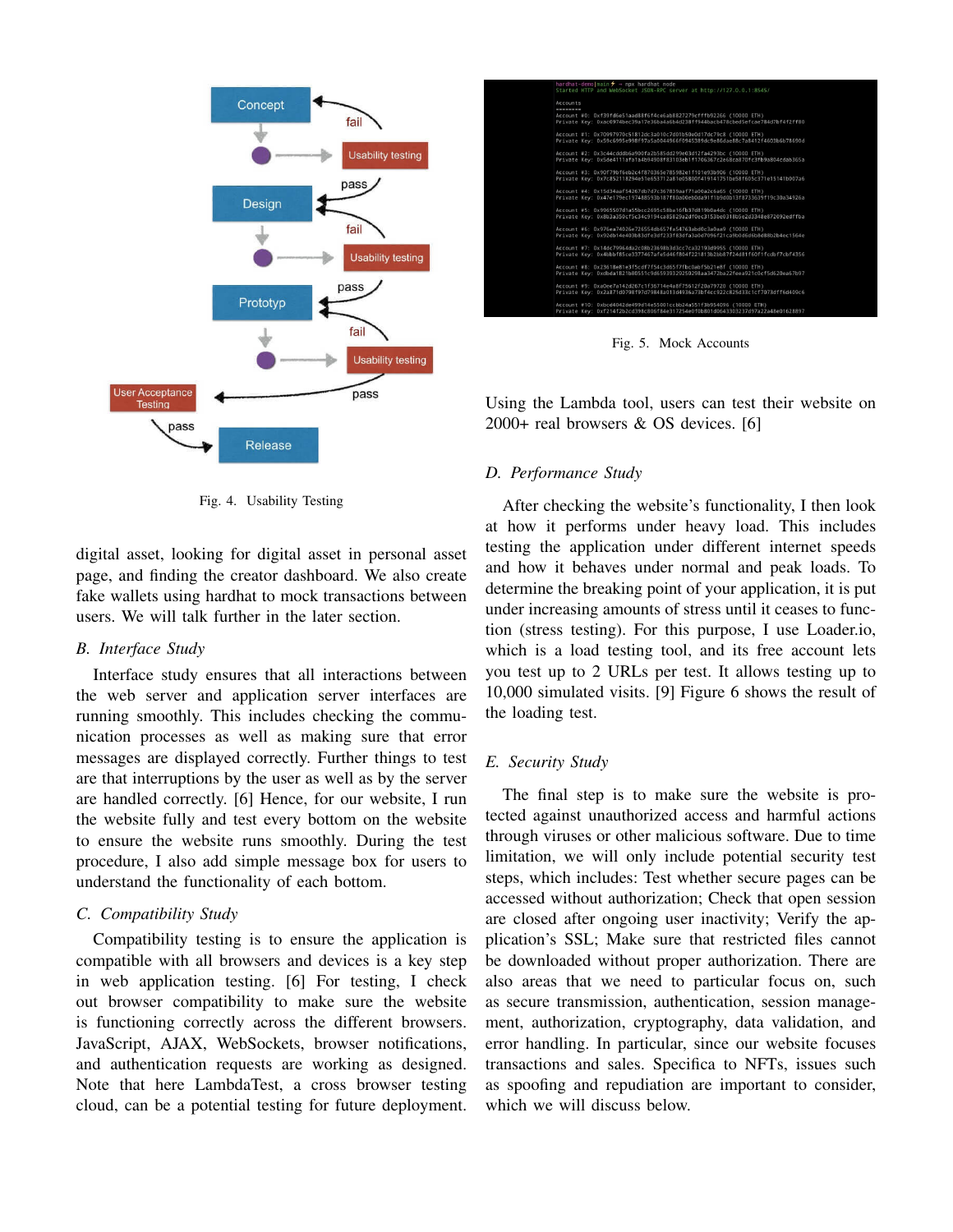

Fig. 6. Loading Test

*1) Spoofing:* Spoofing is the ability to impersonate another entity (for example, another person or computer) on the system, which corresponds to authenticity. When a user interacts to mint or sells NFTs, a malicious attacker may exploit authentication vulnerabilities or steal the user's private key to transfer the ownership of NFTs illegally. Thus, it is recommended to have a formal verification for the NFT smart contract and to use the cold wallet to prevent private key leakage. A cold wallet is a cryptocurrency storage solution that is not connected to the Internet. They are also called Hardware wallets and use a physical medium — typically in the shape of a USB stick. It is considered the most secure type of wallet because it would require hackers to have access to your device and the associated PIN/Password. [7]

*2) Non-Repudiation:* Non-Repudiation refers to the situation where the author of a statement cannot dispute, which is related to the security property of nonrepudiability. Non-repudiation means that participants cannot deny the transaction and behavior in the transaction of E-commerce in the blockchain. The purpose of nonrepudiation service is to collect, maintain, provide, and verify the undeniable evidence about messages from the transmitter to the receiver. The non-repudiation service may involve the services of the trusted third party, called the delivery authority (DA). [11] In particular, the fact that a user sends NFT to another user cannot deny. This is guaranteed by the security of the blockchain and the unforgeability property of a signature scheme. However, the hash data may be tampered by a malicious attacker, or the hash data may bind with an attacker's address. Thus, we could use a multi-signature contract can partly solve this issue since each binding must be confirmed by more than one participant. Hence, our platform can serve as a middle ground to facilitate transactions between users.

#### V. CHALLENGES OF NFT MARKETPLACE

In the section, we will discuss potential challenges in developing sneaker NFT marketplace. Because our NFT schemes are built on top of Ethereum. It is obvious that the main drawbacks of Ethereum still exist. First, the NFT systems generally have slow confirmation time. Bitcoin reaches merely 7 TPS (Transactions per Second) while Ethereum only 30 TPS. However, those centralized databases are already capable of handling thousands of transactions each second. VISA, for example, handles around 1,500-2000 transactions each second. Decentralization comes at the cost of performance and security. [8] But for our purpose, the wait time is still faster than physical delivery, which usually takes severn to nine days to complete.

Other than slow confirmation, high gas prices have become a major problem for NFT marketplaces, especially when minting the NFTs at a large scale that requires uploading the metadata to the blockchain network. Every NFT-related transactions are more expensive than a simple transfer transaction because smart contracts involve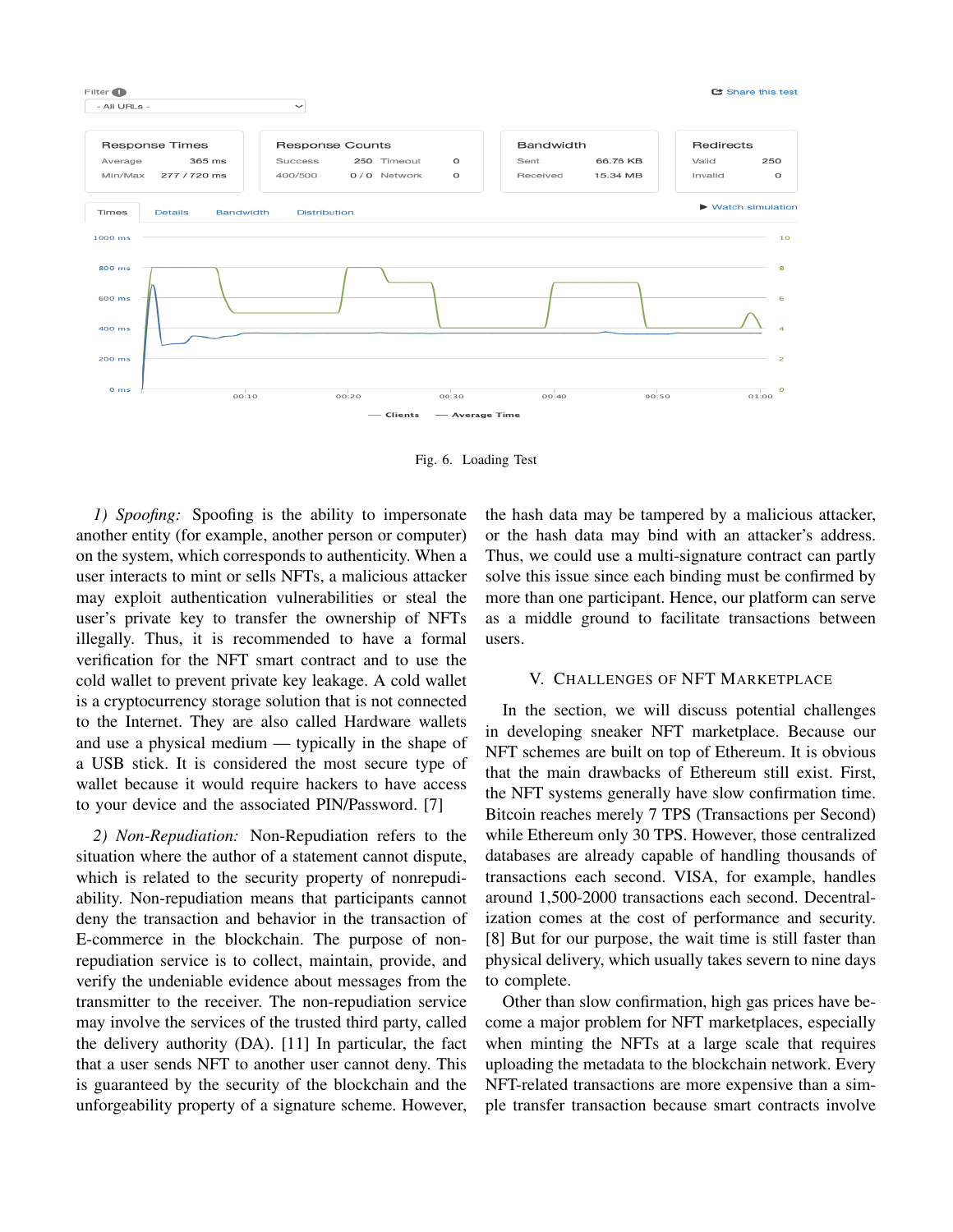computational resources and storage to be processed. Minting an NFT token costs over USD 50. To complete a simple NFT trade can run between USD 60 and USD 100 for each transaction. Expensive fees caused by complex operations and high congestion greatly limit its wide adoption. [10]

Similar to the situations of most cryptocurrencies, NFTs also confront the barriers like strict management from the government. On the other side, how to properly regulate this nascent technology with the corresponding market is also a challenge. In some countries, such as Indian and China, the legal situation is strict for cryptocurrencies, and also for NFT sales. Exchanging, trading, selling, or buying NFTs have to overcome the difficulties of governance. Several countries, such as Malta and France, are trying to implement suitable laws with the aim to regulate the service of digital assets. Therefore, undertaking due diligence is a necessity before investing serious tokens in NFTs. In addition, IPrelated products (including arts, books, domain names, etc.) are treated as taxable property under the current legal framework. However, NFT-based sales stay out of this scope. Hence, tax implementation is also a factor for us to consider when implementing NFT marketplace.

## VI. FUTURE WORK AND CONCLUSION

Overall, this paper introduces the preliminary background and implementation of the NFT sneaker marketplace. Specifically, we build sneaker NFTs on top of ERC-20 within the Ethereum network and use a topto-bottom design mechanism. NFT owner checks that the title and shoe description are entirely accurate by allowing them to input descriptions themselves. Then, the user digitizes the raw data into a proper format, and the asset will go through an authentication process. The NFT owner stores the raw data in an external database outside the blockchain. After authentication, the NFT owner will sign a transaction, including the hash of NFT data, and then sends the transaction to a smart contract. After the smart contract receives the transaction with the NFT data, the minting and trading process begins. Once the transaction is confirmed, the minting process completes. NFTs will forever link to a unique blockchain address as this approach evidences their persistence. After implementing the website, we conduct functional, interface, compatibility, performance, and security studies. Our website performs well in its functionality, compatibility, and performance. We discuss possible future steps for security implementation. In particular, it is recommended to use a cold wallet

for clients' transactions and implement multi-signature contracts to avoid spoofing and repudiation. Future work will consider those factors and design a security system that connects all elements. Lastly, the NFT marketplace still has a long way to develop in its slow confirmation, high gas fees, and government regulations.

# ACKNOWLEDGMENT

I want to thank Professor Ying Li at Colby Computer Science Department for all the support and guidance for this project. I have learned a lot throughout the process. I would also like to thank friends and family for constantly pushing and supporting me.

# **REFERENCES**

- [1] MIT Sloan Office of Media Relations. (2021, September 23). *MIT Sloan senior lecturer to auction off the business school's first literary NFT.* MIT Sloan. Retrieved December 13, 2021, from https://mitsloan.mit.edu/press/mit-sloan-senior-lecturer-toauction-business-schools-first-literary-nft.
- [2] *Non-fungible tokens (NFT).* ethereum.org. (n.d.). Retrieved December 13, 2021, from *https://ethereum.org/en/nft/*.
- [3] Coinbase. (n.d.). What is "proof of work" or "Proof of stake"? Coinbase. Retrieved May 13, 2022, from *https://www.coinbase.com/learn/crypto-basics/what-is-proof-ofwork-or-proof-of-stake*
- [4] ERC-20 token standard. ethereum.org.<br>
(n.d.). Retrieved May 13, 2022, from (n.d.). Retrieved May 13, 2022, from *https://ethereum.org/en/developers/docs/standards/tokens/erc-20/*
- [5] Want to create and sell NFTS? A look at top 5 NFT marketplaces. The Indian Express. (2022, April 19). Retrieved May 9, 2022, from https://indianexpress.com/article/technology/crypto/want-tocreate-and-sell-nfts-here-are-top-5-nft-marketplaces-7874508/
- [6] Vogels, R. (2022, January 13). A 6-step guide to web application testing [agencies approved]. Usersnap blog - the 1 customer feedback software. Retrieved May 14, 2022, from *https://usersnap.com/blog/web-application-testing/*
- [7] Thompson, B. (2022, April 29). 5 best cold wallet for Crypto Storage (May 2022 update). Guru99. Retrieved May 14, 2022, from *https://www.guru99.com/best-crypto-cold-wallets.html*
- [8] Binance Academy. (n.d.). Transactions per second (TPS). Binance Academy. Retrieved May 14, 2022, from *https://academy.binance.com/en/glossary/transactions-persecond-tps*
- [9] Application load testing tools for API endpoints with Loader.io. Application Load Testing Tools for API Endpoints with loader.io. (n.d.). Retrieved May 14, 2022, from *https://loader.io/*
- [10] Storey, A. (2022, February 26). How much does it cost to mint 10,000 nfts? Poster Grind — The 1 Source for Digital Art amp; NFT Education. Retrieved May 14, 2022, from *https://postergrind.com/how-much-does-it-cost-tomint-10000-nfts/*
- [11] Fang, W., Chen, W., Zhang, W., Pei, J., Gao, W., amp; Wang, G. (2020, March 4). Digital Signature Scheme for information non-repudiation in Blockchain: A state of the art review eurasip journal on Wireless Communications and networking. SpringerOpen. Retrieved May 14, 2022, from *https://jwcneurasipjournals.springeropen.com*